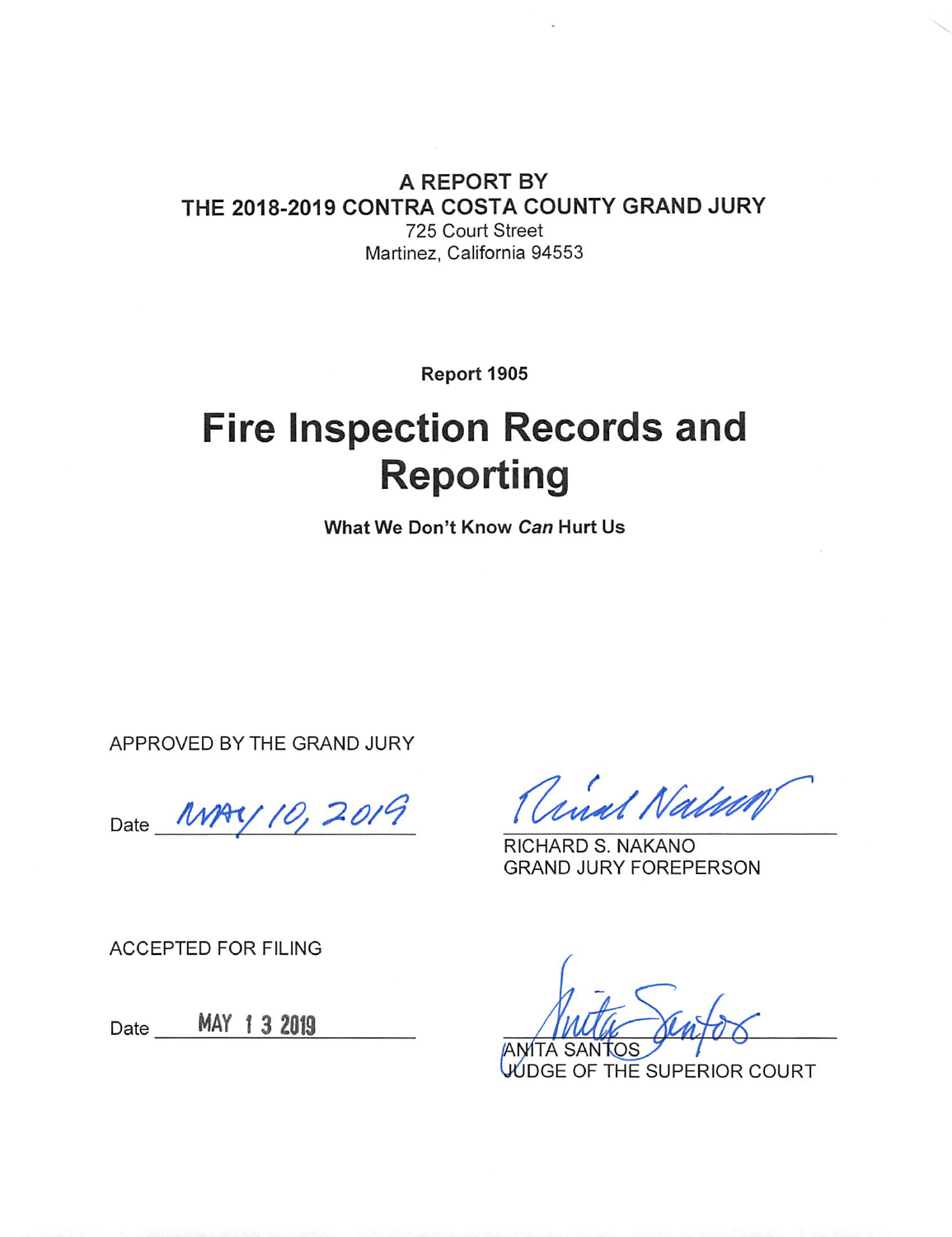Contact: Richard Nakano Foreperson 925-522-6941

Contra Costa County Grand Jury Report 1905

#### **Fire Inspection Records and Reporting**

What We Don't Know *Can* Hurt Us

## **TO: Contra Costa County Fire Protection District Board of Directors**

#### **SUMMARY**

In June 2018, an investigative news report alleged that many of the San Francisco Bay Area's largest fire departments are not consistently performing all of their statemandated fire inspections for schools and multifamily residences. The Contra Costa County Fire Protection District (Fire District) was among those named in these news reports.

The Grand Jury confirmed that the Fire District had fallen behind on completing all the state-mandated fire inspections for schools and multifamily residences. By the end of 2018, the Fire District had completed all these fire inspections for properties included in its database.

Cost-reduction and cost-control measures implemented by the Fire District in the wake of the recent economic recession included closing seven fire companies, which reduced staffing by 25%. The Fire Prevention Bureau lost clerical support during the downturn, forcing inspectors to take on administrative tasks in addition to their inspections. Fire District officials also indicated that reporting and technology improvements could have helped them manage fire inspections more effectively. These factors contributed to the inspection shortfall.

The Grand Jury recommends that the Fire District consider upgrading the existing Record Management System (RMS). There is a need for the ability to enter inspection results in the field using a tablet device, and automate the initial loading and updates of inspection data. There is a need for a formal audit process to verify the accuracy and completeness of the RMS data on a regular basis.

The Grand Jury recommends the Fire District consider changes to its reporting on inspections to include an indication about whether the Fire District is in compliance with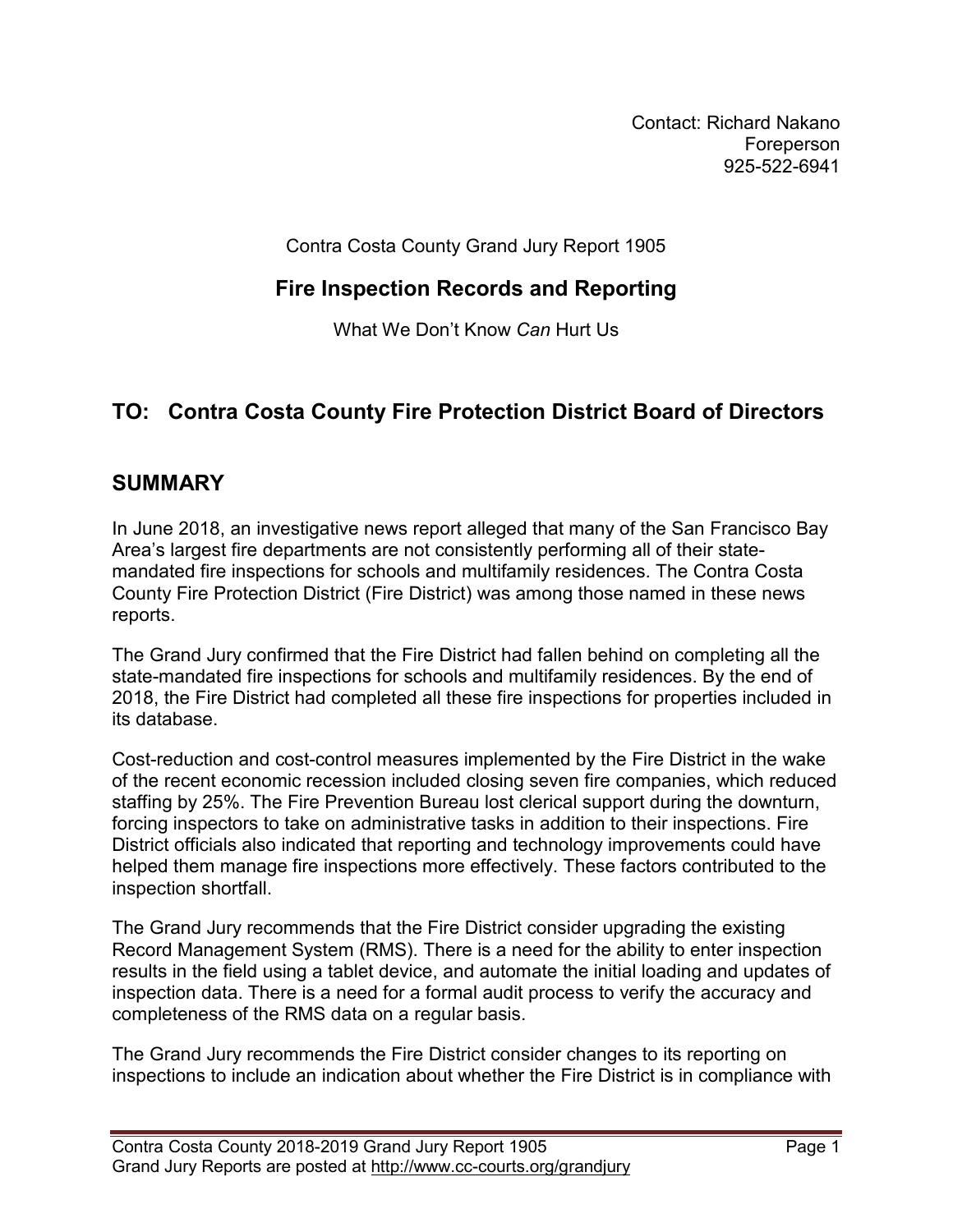state mandates. It should also consider providing online public access regarding the status of fire inspections.

# **METHODOLOGY**

In the course of the investigation, the Grand Jury:

- Reviewed Fire District Board of Directors public meetings
- Interviewed employees at various levels of the Fire District
- Reviewed applicable state laws, regulations, and local ordinances
- Examined Fire District policies, procedures, job aids, and activity reports
- Reviewed the 2016 Local Agency Formation Commission (LAFCO) Municipal Service Review
- Toured the Contra Costa Regional Fire Communications Center
- Attended fire inspections for a commercial property and a multifamily residence
- Reviewed examples of inspection notices including re-inspection reports following violations
- Observed the Record Management System in operation

## **BACKGROUND**

Fire inspections are designed to help reduce the risk and severity of fire and limit injury or death when fires do occur.

The California Health and Safety Code (Sections 13143-13146; 17921 and 17958) mandates that fire departments perform annual fire inspections of schools and multifamily residences of three units or more. The California Code of Regulations (Titles 19 and 24) establishes minimum requirements for fire and building safety. The Contra Costa County Fire Protection District Ordinance 2016-23 adopts relevant sections of the California Code of Regulations with amendments tailored to the Fire District's needs. These regulations provide detailed requirements on the adequacy of exits, the installation and maintenance of fire extinguishing and alarm systems, and hazardous materials storage and handling.

After media attention brought fire inspection concerns to light, California passed legislation to increase accountability for performing mandated fire inspections. This new section of the California Health and Safety Code (Section 13146.4) takes effect in 2019 and requires that local fire departments report annually to their governing authority on their compliance with state fire inspection mandates.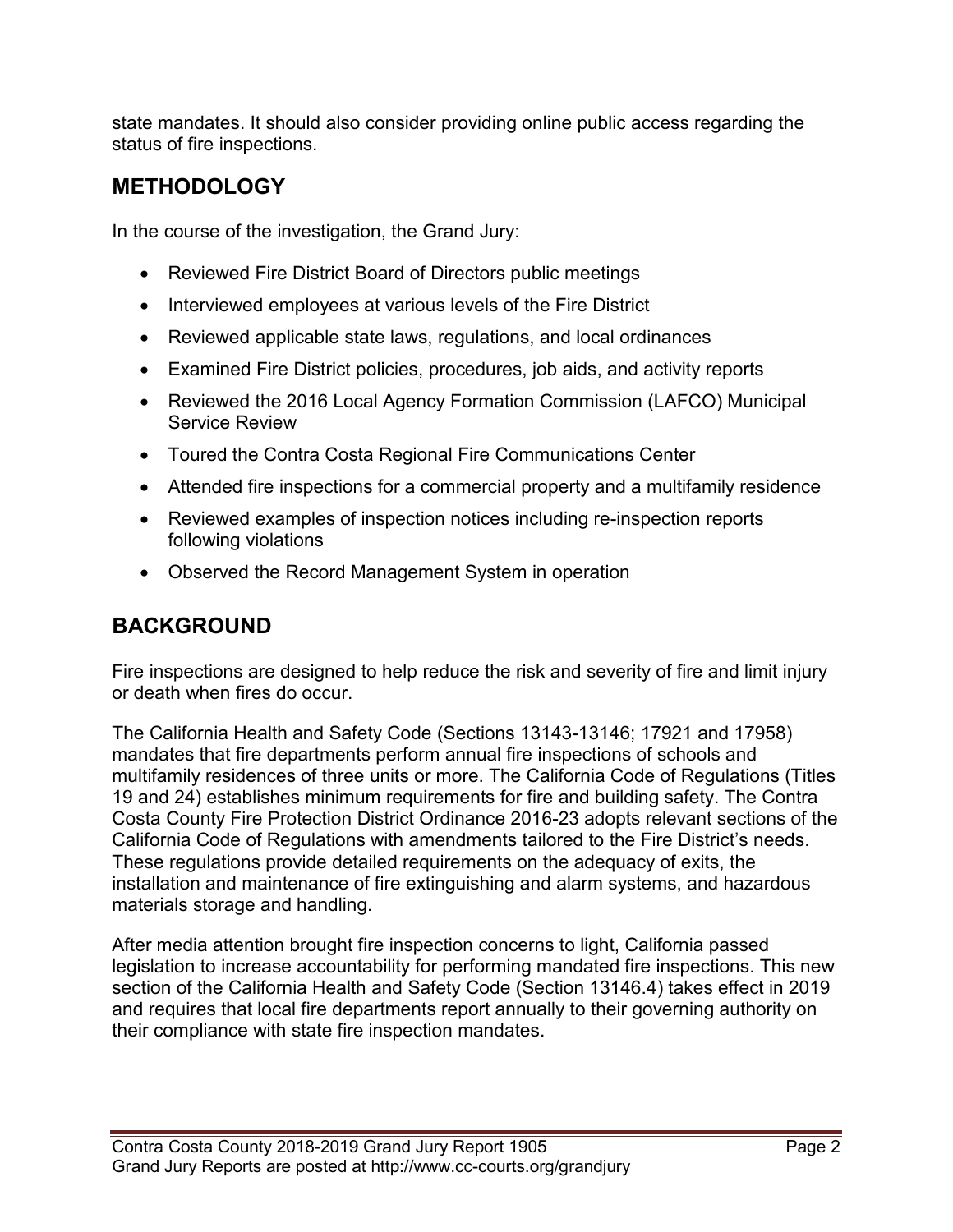#### **Schools and Multifamily Residences**

California law requires an annual fire inspection of all buildings used for educating K-12 students, including public, private, and faith-based schools. Private residences used for homeschooling are not included.

Fire inspections are required for California Department of Social Services-licensed care facilities initially, annually, and when significant changes are introduced in the facility or how it is used. Examples include residential care facilities for the elderly or disabled and assisted living facilities.

In addition to these state-licensed facilities, multifamily residences of three units or more must be inspected annually by the fire department. These include apartments, condominiums, triplexes, and temporary residences such as hotels and boarding houses. Annual fire inspection requirements in California do not apply to single-family residences, duplexes, or townhomes.

#### **What Fire Inspectors Look For**

In conducting these inspections, fire inspectors are required to check for working fire alarms and clear lines of sight to unobstructed exit paths. They ensure that doors and other building designs that limit or prevent the spread of fire and smoke work properly. In schools, inspectors enter classrooms and other areas to perform inspections. For multifamily residences, inspectors are only authorized to inspect common areas such as hallways, stairwells, and the exteriors of buildings.

## **The Contra Costa County Fire Protection District**

The Fire District currently serves nine cities and one large unincorporated area in Contra Costa County. About 600,000 of the county's 1.1 million residents live in the Fire District. It is governed by a five-member Board of Directors and managed by the Fire Chief. There is a seven-member Advisory Fire Commission that receives regular reports on fire prevention activities.

The District's Fire Prevention Bureau includes two units charged with performing inspections and issuing fire clearances for properties indicating they passed the required fire inspection:

- The **Engineering Unit** reviews building drawings and inspects new buildings. This unit also performs fire inspections and issues fire clearances for building permits that require an initial fire inspection because of hazardous materials or processes.
- The **Code Enforcement Unit** inspects existing occupancies and operations requiring a fire clearance, including the state-mandated inspections referred to in this report. These regulated occupancies include K-12 schools and multifamily residences of three units or more.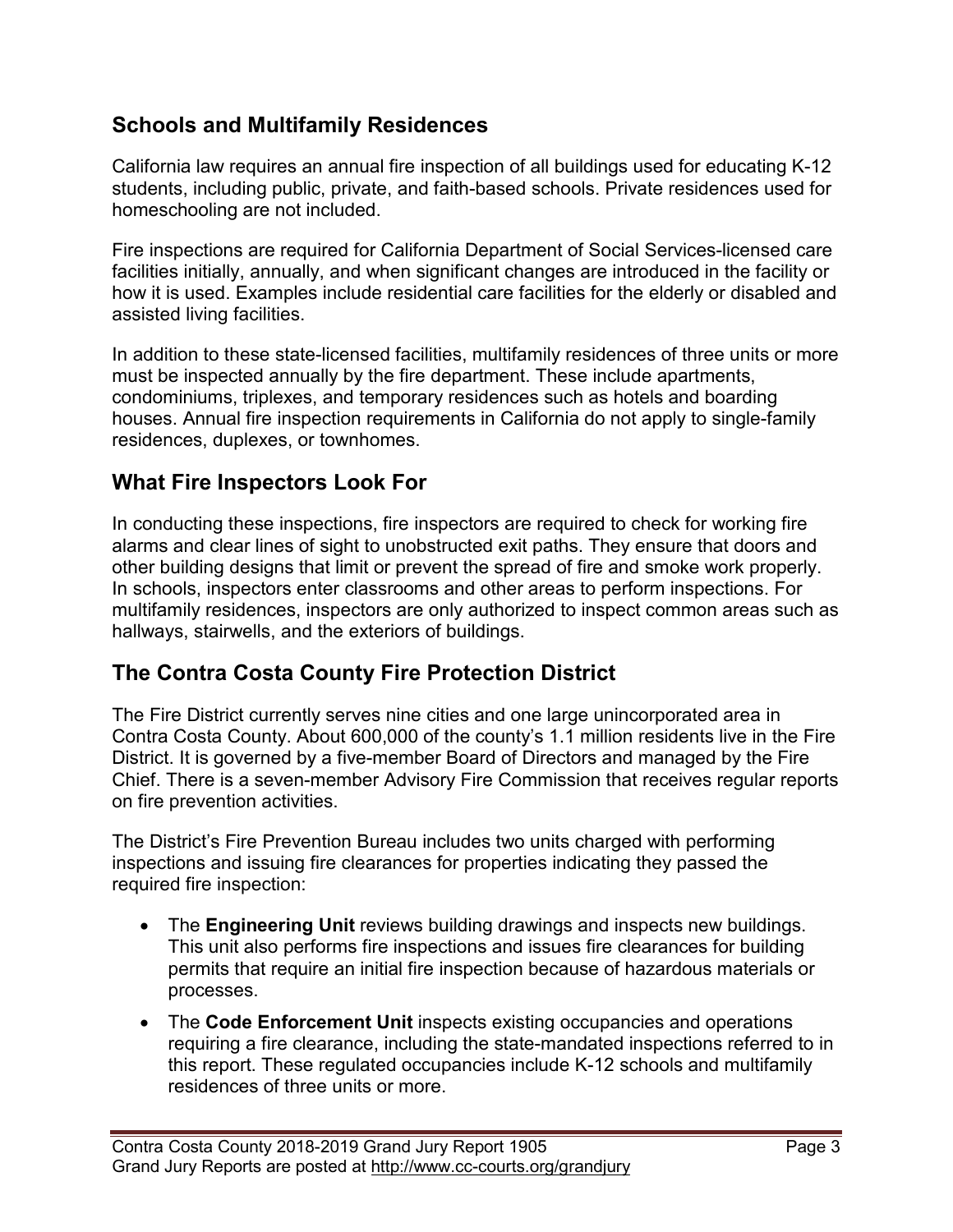#### **Additional Inspections Beyond Schools and Multifamily Residences**

The Fire District performs a variety of fire inspections outside of regulated occupancies. These include inspections of new or modified buildings such as high-rise facilities, jails, businesses, factories, storage facilities, and public assemblies of 50 or more persons. It also provides fire clearances for hazardous processes, or when hazardous materials and combustibles are stored in quantities requiring a permit.

Although these types of inspections are not the focus of this report, they are important community safeguards and they compete for Fire District resources.

## **DISCUSSION**

In June 2018, the media reported that as many as 11 of the San Francisco Bay Area's largest fire departments had not consistently performed all the required annual fire inspections for schools and multifamily residences over the previous eight years. The Fire District was among those identified in these reports.

In public meetings following the media reports in June, the Fire District acknowledged it had not completed all state-mandated annual inspections in prior years. For example, the District reported that in 2017 it completed 60-70% of the required inspections for schools and about 45% of the required inspections for multifamily residences. Some schools had not been inspected in over two years. The Fire District publicly reported on its ongoing progress in closing the backlog over the second half of 2018. In August, the Fire District reported that all of the state-mandated fire inspections for schools were up to date. All the required 2018 inspections for multifamily residences in the Fire District's database were completed by the end of the year.

The Grand Jury looked at factors contributing to the fire inspection backlog and how the Fire District completed state-mandated inspections during the second half of 2018.

## **Factors Contributing to the Inspection Backlog**

Sharply declining property tax revenue and increasing operating costs created a fiscal crisis for the Fire District during the economic downturn that began in 2008. In public meetings and documents, the Fire District described the difficulty of maintaining service levels during the 2013-2014 budget cycle. During this same budget cycle, the District predicted that it would be unable to fully respond to all 911 calls. As a result, it forecast more severe fire conditions and fire spread, as well as delays in providing lifesaving medical treatment.

During the fiscal crisis, the Fire District implemented cost-reduction and cost-control measures. The Contra Costa County Board of Supervisors voted to close four of its 28 fire stations in 2013. The Fire District reduced non-operational support positions and left vacant positions unfilled. During this time, staffing was reduced by about 25%. In its 2016 Municipal Service Review, LAFCO reported that the number of active fire apparatus in the Fire District service area was reduced by as much as 30%.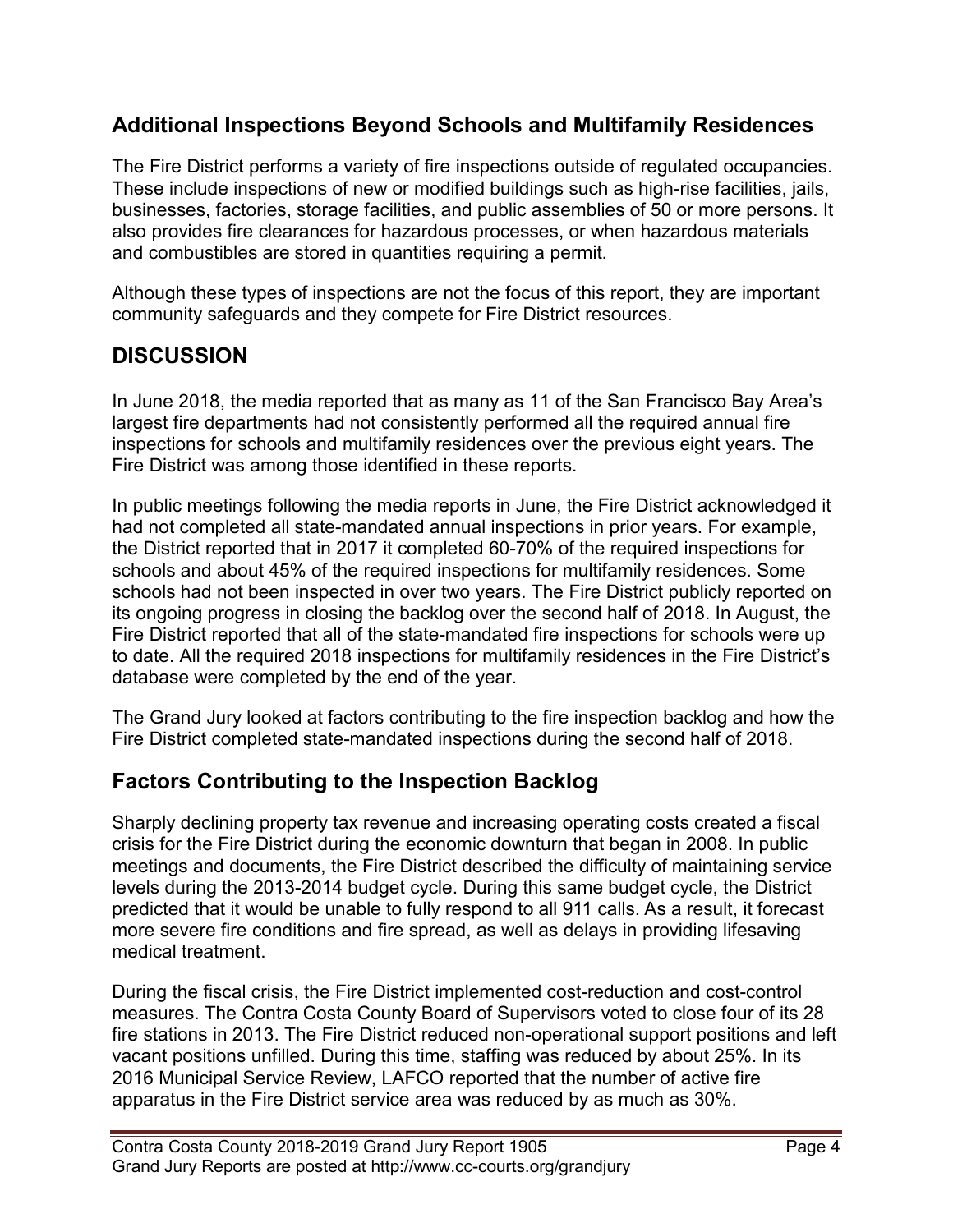In order to reduce expenses, the District introduced the new Fire Inspector I classification, which meets the basic requirements of the job. However, there are limitations on the types of inspection they can perform, compared to the more experienced and higher compensated Fire Inspector II's.

The Fire Prevention Bureau lost clerical support during the downturn, compelling fire inspectors to take on more administrative duties such as manually loading fire inspection data into the Record Management System (RMS) from paper forms completed at the inspection site. Because of RMS limitations, the Fire District was unable to substitute technology (i.e. data entry in the field) for lost inspector productivity.

The Grand Jury found no evidence that the public was informed of potential impacts of the fiscal crisis on state-mandated fire inspections during this time.

#### **Code Enforcement Inspection Revenue**

The Fire Prevention Bureau is funded through a cost of service fee recovery provision in the California Health and Safety Code (Section 3143.5). As the table below shows, fees collected by the Fire District's Code Enforcement Unit have declined every year since 2014. This downward trend in fee revenue reflects the fact that the Fire District has seen a declining number of inspectors to do code enforcement inspections. In the summer of 2018, the Fire District reported in public meetings that in the past three years it struggled with attrition, recruitment, and retention of Fire Inspector I employees. These factors contributed to inspector vacancies. Fee revenue in the 2017-2018 fiscal year was less than half the amount collected just five years earlier.

| <b>Fiscal Year</b> | <b>Estimated</b><br><b>Inspection Fees</b> | <b>Collected</b><br><b>Inspection Fees</b> | Difference vs.<br><b>Previous Year</b> |
|--------------------|--------------------------------------------|--------------------------------------------|----------------------------------------|
| 2013-2014          | \$1,100,000                                | \$1,207,638                                | \$185,834                              |
| 2014-2015          | \$1,268,000                                | \$1,131,349                                | (\$76,289)                             |
| 2015-2016          | \$1,268,000                                | \$923,489                                  | (\$207,860)                            |
| 2016-2017          | \$1,000,000                                | \$882,679                                  | (\$40, 810)                            |
| 2017-2018          | \$1,050,000                                | \$566,410                                  | (\$316, 269)                           |

**Code Enforcement Unit Fee Revenue**

The code enforcement fees collected reflect the amount of time spent performing or supporting fire inspections. Fees collected are primarily influenced by inspector vacancies. Other contributing factors are short-term assignments of code enforcement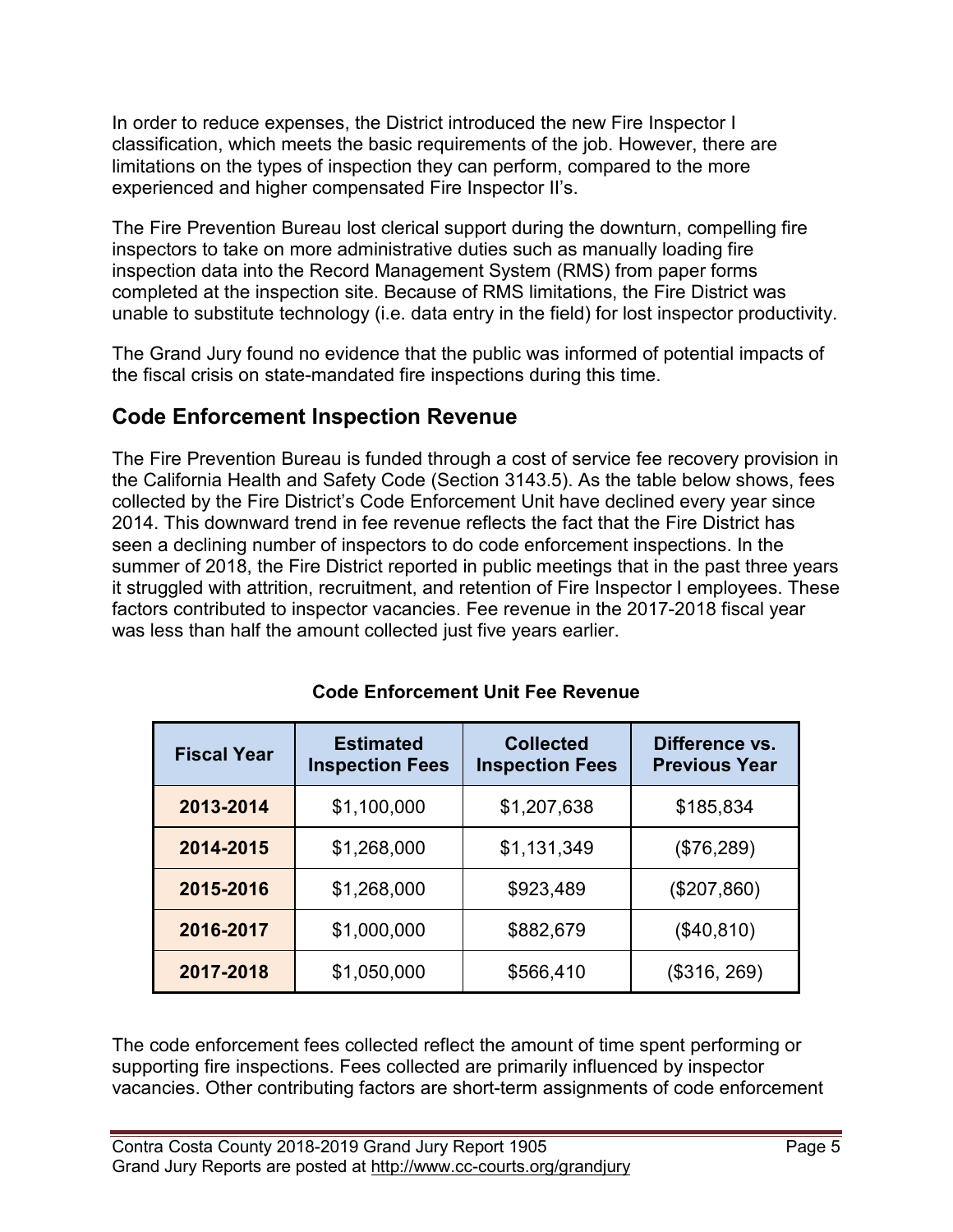personnel to other units and for training, which temporarily removes fire inspectors from the field. As the number of inspectors and inspections increases, fees collected for inspections should proportionately increase. In June of 2018, four new Fire Inspector I employees were hired in the Code Enforcement Unit, bringing its workforce up to the seven inspectors authorized for the unit.

California law allows cost-of-service fees to include the cost of capital equipment, software, and maintenance agreements. Funding for the RMS recommendations in this report could come from additional fees paid for each fire inspection or fire clearance issued.

#### **How the Fire District Addressed the Backlog in 2018**

The Fire District hired four additional clerical staff to help the Code Enforcement Unit improve inspection data in the second half of 2018. These resources were used to help validate and correct data deficiencies in the RMS. System administrators accessed county and state websites such as the County Tax Collector, the California Department of Social Services, and the California Department of Education for this purpose.

Fire inspectors from Engineering were temporarily reassigned to Code Enforcement to help the Fire District eliminate the backlog. Management analyzed the inventory of regulated occupancies assigned to each inspector and redistributed the workload in 2018. The Fire District also terminated an agreement in November 2018 that provided fire inspection resources to the East Contra Costa Fire Protection District.

Each inspector in the Code Enforcement Unit can perform up to 900 inspections per year, on average. There are currently seven inspectors assigned to inspect about 8,000 occupancies. To meet state mandates, each inspector would have to average over 1,100 inspections per year.

## **Fire Prevention Reports**

Fire inspection reports are manually recorded on paper forms that must be transcribed into the RMS database after inspectors return to the office. Fire District personnel publicly support the need to implement enhancements to the RMS, including the capability to enter inspection data in the field utilizing a tablet device.

The reports on compliance with state-mandated fire inspections that are shared with the Advisory Fire Commission and the public only show the number of inspections completed monthly. The reports do not indicate the status of compliance with the California fire inspection mandate for schools or multifamily residences in the prior 12 months. Nor do the reports forecast the status of state-mandated fire inspections to the end of the year.

The public does not have online access to a location's latest fire inspection notice. Instead, the public must call the Fire District during business hours and request that the status of the last fire inspection be looked up while they wait on the phone. The Grand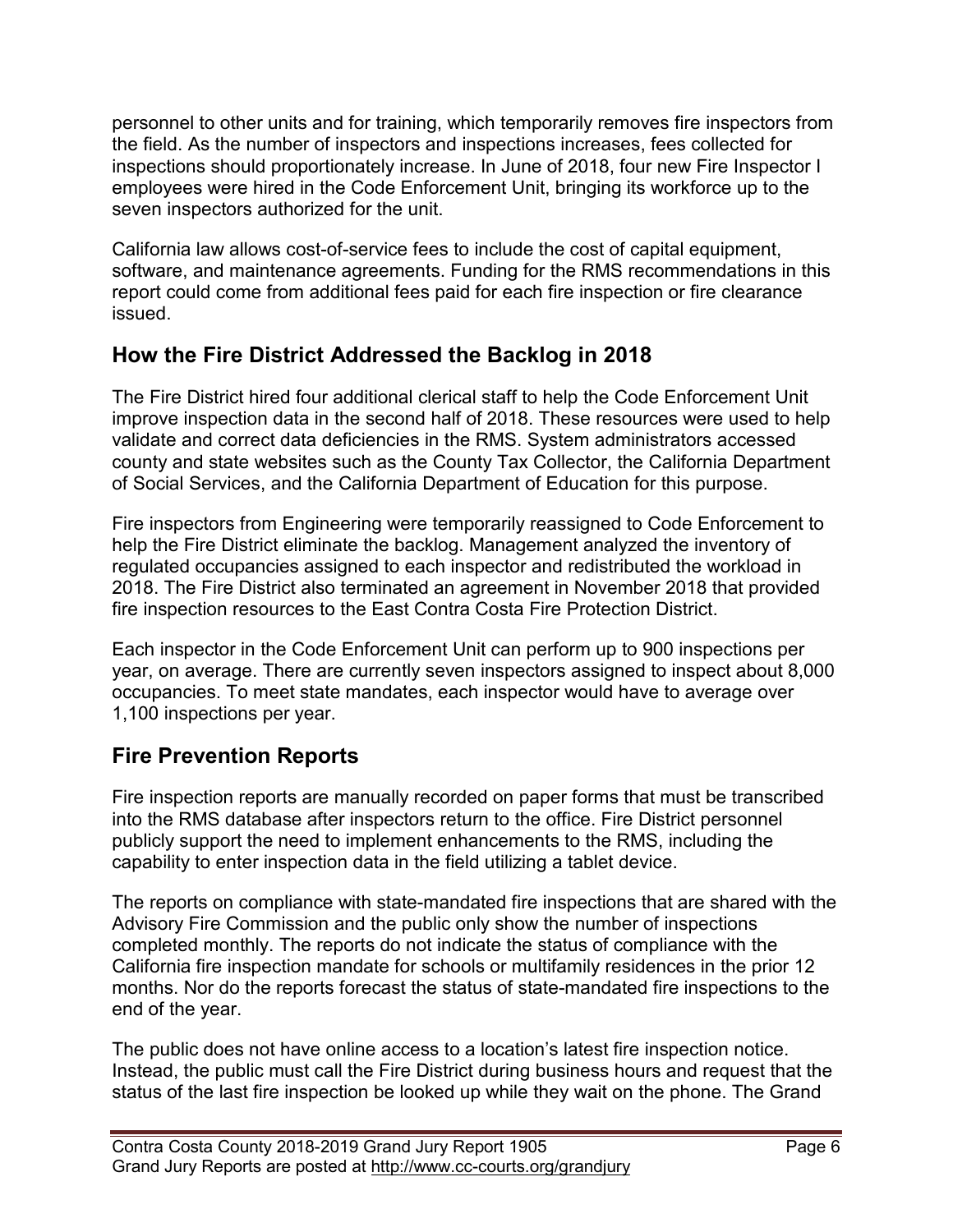Jury recommends that the Fire District consider providing an address lookup feature via the Internet, including the pass/fail status and date of the last fire inspection.

## **RMS Does Not Meet Fire District Needs**

The Fire District agrees that the RMS used for identifying, scheduling, and processing fire inspections no longer meets the needs of the Fire District. The current paper-based process inhibits the integrity and completeness of data. Paper-based forms are completed in the field and brought back to the office for input into the RMS. There is evidence that they can be illegible, transcribed into the RMS erroneously, or go missing.

A new RMS system should enable fire inspectors to enter inspection results in the field and connect to other external data sources as well as to the Fire District's own Computer Aided Dispatch (CAD) system. This will allow for a more efficient use of personnel and make inspection reports instantly available in the RMS. By connecting to the CAD system, the communication capability between the Fire Prevention Bureau and first responders will be improved.

There are fire inspection software applications that utilize a mobile data entry platform such as an iPad or other tablet device. System users can document the inspection onsite and insert pictures, notes, and signatures into the system at the time of inspection. This saves fire inspector time and improves the accuracy and availability of inspection data. The current RMS system does not support a mobile/tablet device that can be utilized by inspectors in the field.

The RMS system includes more than 35,000 records, of which about 8,000 are schools and multifamily residences. Fire District personnel manually load initial occupancy data and hazards and manually update the occupancy data. The new RMS could eliminate the need to re-key data from paper forms or online sources, which is time-consuming and increases the opportunity for errors.

The Grand Jury reviewed reports from the RMS, including the inventory list of regulated occupancies. Information provided in these reports appeared to be incomplete. The Fire District confirmed that some addresses of regulated occupancies were not included in the reports. However, the Fire District indicated that RMS operators are still able to access these records. Because of this data discrepancy, the Grand Jury was unable to independently verify that all mandated annual inspections were completed in the previous 12 months.

Information on a building and its inherent hazards, inspection, or firefighting concerns is only as current as the last time an inspector or firefighter was on site or plans were presented to the Fire Prevention Bureau. Information on changes in occupancy or other factors that impact fire safety are more readily available to fire inspectors and first responders when transmitted directly from local government permitting or licensing functions. Automating the initial loading and updating of occupancy data from authoritative sources, such as the California Department of Social Services and the California Department of Education, would improve the accuracy of RMS data.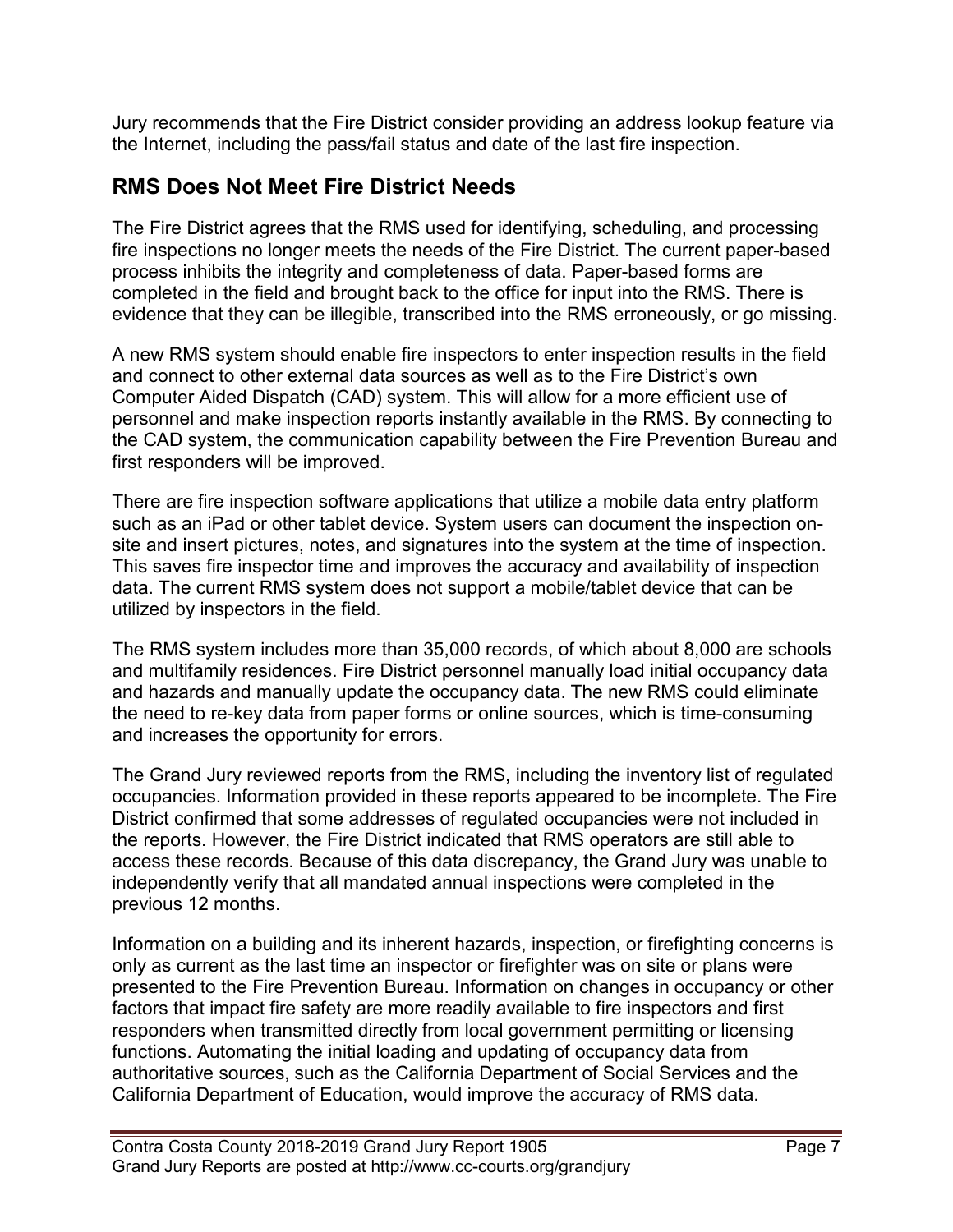The Fire Prevention Bureau has worked to improve the accuracy and completeness of the RMS database over the last half of 2018 by comparing RMS data to online resources. The Grand Jury recommends that the Fire District consider conducting periodic audits to confirm the accuracy and completeness of the RMS database.

The Fire District is up to date on the 2018 state-mandated fire inspections in its RMS database.

The Grand Jury recommends the Fire District consider whether Code Compliance staffing is sufficient to meet ongoing state inspection mandates, and to consider technology and reporting improvements that could help the Fire District manage fire inspections more effectively.

## **FINDINGS**

- F1. The Code Enforcement Unit's fee revenue has declined every year over the past four years. Fee revenue in the 2017-2018 fiscal year was less than half the amount collected just five years earlier.
- F2. Each inspector in the Code Enforcement Unit can average up to 900 inspections per year. There are currently seven inspectors assigned to inspect about 8,000 occupancies.
- F3. Additional fire inspectors or other efficiencies are needed to keep pace with statemandated inspections for schools and multifamily residences.
- F4. By December 2018, the Fire District completed the required state-mandated inspections for schools and multifamily occupancies that are known to them.
- F5. The Fire District has not consistently performed all the state-mandated annual fire inspections for schools or multifamily residences in prior years.
- F6. There is no evidence that the public was informed of potential impacts of the fiscal crisis on state-mandated fire inspections prior to the media reporting in June 2018.
- F7. The current RMS system used for processing fire inspections requires that inspectors use paper forms in the field and manually enter data into the RMS once they return to the office.
- F8. The Fire District does not have a formal audit process to confirm the accuracy and completeness of RMS data.

## **RECOMMENDATIONS**

R1. The Fire District Board of Directors should consider directing the Fire Chief to evaluate the current staffing needs of the Code Enforcement Unit and confirm it has the staffing needed to complete the state-mandated annual inspections for